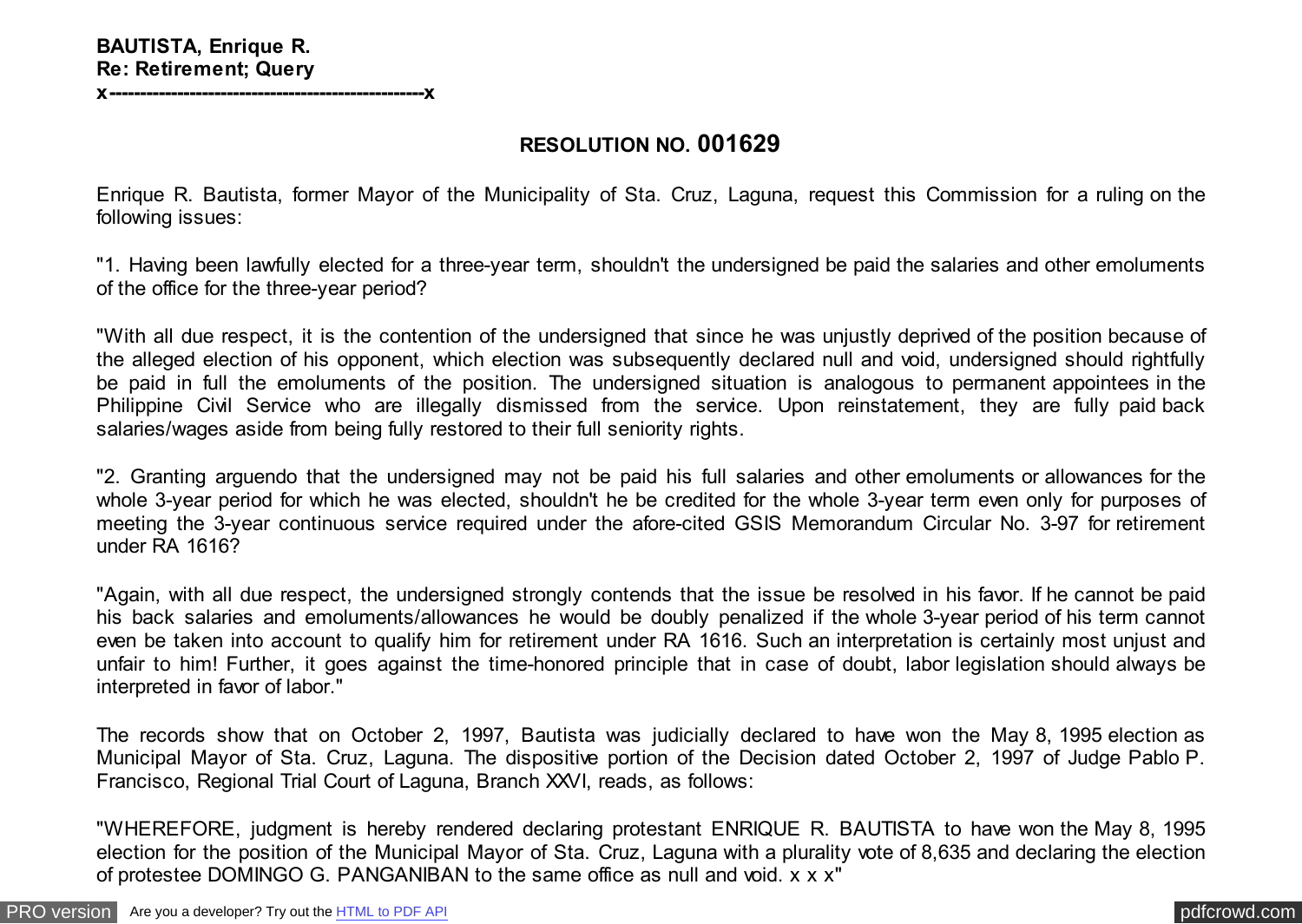The said decision was elevated on appeal to the Commission on Elections (COMELEC). The COMELEC, in its Resolution promulgated on May 7, 1998, ruled, as follows:

"WHEREFORE, premises considered, the Decision dated October 3 (sic), 1997 is hereby affirmed with modifications to the extent that protestant is the lawfully elected Mayor of Sta. Cruz, Laguna with a margin of two thousand four hundred sixty nie (2,469) votes."

The Commission opines that Bautista cannot claim from the Municipality of Sta. Cruz the payment of salaries covering the period from May 8, 1995 to October 1, 1997. While it is true that he was declared as the lawfully elected Mayor of Sta. Cruz, Laguna, it must be stressed that such was made only on October 2, 1997. It should be noted that if payment of salary or other compensation is made by the government, in good faith, to an officer de facto, while he is still in possession of the office, the government cannot be compelled to pay a second time to the office de jure when he has recovered the office, at least where the tenure of the office de facto was by color of title. Disbursing officers, charged with payment of salaries, have a right to rely upon the apparent title, and treat the officer who is clothed with it as the officer de jure, without inquiring whether another has the better right. (Dolan vs. Mayor, 68 N.Y. 274, 23 Am. Rep. 168; Mechem, A Treatise on the Law of Public Offices and Officers, Section 332, pp. 222-223).

However, the Commission finds merit on the request of Bautista to consider the period from May 8, 1995 to October 1, 1997 as part of his government service in order for him to comply with the three (3) years continuous service requirement provided for in Government Service Insurance System Memorandum Circular No. 3-97, which reads as follows:

"Any official or employee, appointive or elective, regardless of age and employment status is eligible to retire under Sec. 12 (c) of RA 1616 as amended by RA 4968 subject to the following conditions:

## x x x

"3. Last 3 years of service must be continuous, meaning, no separation or leave of absence without pay of more than 1 year within the last 3 years of service x x x."

While it is true that Bautista did not render actual service from May 8, 1995 up to October 1, 1997, the said period, however, may be considered as creditable service for purposes of retirement. Retirement laws are liberally construed and administered in favor of the persons intended to be benefited, and all doubts are resolved in favor of the retiree to achieve their humanitarian purpose. (In Re: Amount of Monthly Pension of Judges, 190 SCRA 315; Profeta vs. Drilon, 216 SCRA 728)

[PRO version](http://pdfcrowd.com/customize/) Are you a developer? Try out th[e HTML to PDF API](http://pdfcrowd.com/html-to-pdf-api/?ref=pdf) process and the community of the HTML to PDF API posterior and the community of the community of the community of the community of the community of the community WHEREFORE, it is hereby ruled that Enrique R. Bautista cannot claim from the Municipality of Sta. Cruz, Laguna, salaries and other emoluments appurtenant to the position of the Mayor of said municipality from May 8, 1995 up to October 1, 1997. However, his request to accredit the period from May 8, 1995 to October 1, 1997 as part of his creditable service for